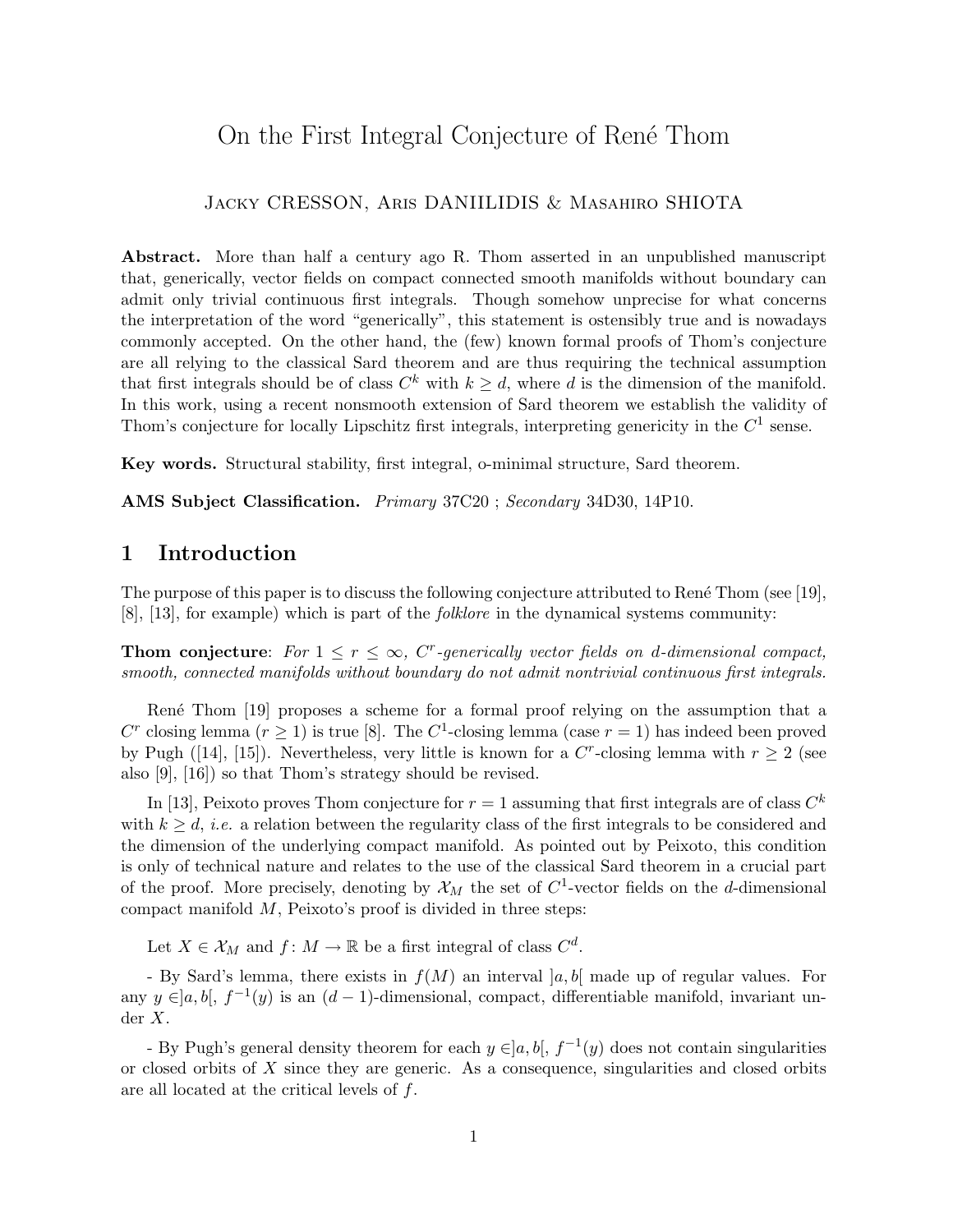- Any trajectory  $\gamma$  in  $f^{-1}(y)$  is such that  $\omega(\gamma) \subset f^{-1}(y)$  and cannot be contained in the closure of the set of singularities or closed orbits, in contradiction to Pugh's general density theorem.

T. Bewley [2] extends Peixoto's theorem for  $1 \leq r \leq \infty$ . The proof has then been simplified by R. Mañe [11]. Mañe's proof seems to have been rediscovered by M. Hurley [10]. However, the technical assumption of Peixoto ( $C<sup>d</sup>$ -regularity of the first integrals) stays behind all these works, because of the use of Sard's theorem. Nevertheless, Thom conjecture seems to be true in general.

In this paper, we cancel the aforementioned regularity condition by interpreting the word "nontrivial" as "being essentially definable with respect to an o-minimal approximation" (see Definition 2.6 below). In this context we prove the validity of Thom's conjecture for  $r = 1$  and for Lipschitz continuous first integrals.

The technic of the proof follows the strategy used by M. Artin and B. Mazur ([1]) to prove that generically the number of isolated periodic points of a diffeomorphism grows at most exponentially. Indeed, using a recently established nonsmooth version of Sard theorem (see [3, Theorem 7] or [4, Corollary 9]) and Peixoto's scheme of proof ([13]) we first show that in an o-minimal manifold (that is, a manifold that is an o-minimal set), generically, o-minimal first integrals are constant. Then by approximating every compact differentiable manifold by a Nash manifold we derive a general statement.

#### • Preliminaries in dynamical systems.

Given a  $C^1$  manifold  $M$  we denote by  $\mathcal{X}_M$  the space of all  $C^1$ -vector fields on  $M$  equipped with the  $C^1$  topology. Let  $\phi_t \colon M \to M$  be the one-parameter group of diffeomorphisms generated by a vector field X on M. A point  $p \in M$  is called *nonwandering*, if given any neighborhood U of p, there are arbitrarily large values of t for which  $U \cap \phi_t(U) \neq \emptyset$ . Denoting by  $\Omega$  the set of all nonwandering points we have the following genericity result due to C. Pugh  $([14], [15])$ .

**General density theorem (GDT):** The set  $\mathcal{G}_M$  of vector fields  $X \in \mathcal{X}_M$  such that properties  $(G_1)$ – $(G_4)$  below hold is residual in  $\mathcal{X}_M$ .

 $(G_1)$  X has only a finite number of singularities, all generic;

 $(G_2)$  Closed orbits of X are generic;

 $(G_3)$  The stable and unstable manifolds associated to the singularities and the closed orbits of  $X$  are transversal;

 $(G_4)$   $\Omega = \Gamma$ , where  $\Gamma$  stands for the union of all singular points and closed orbits of X.

We use the following definition of a *first integral*:

**Definition 1.1** (First integral). A first integral of a vector field  $X$  on a compact connected manifold M of dimension d is a continuous function  $f: M \to \mathbb{R}$  which is constant on the orbits of the flow generated by X but it is not constant on any nonempty open set of  $M$ .

As mentioned in the introduction, Peixoto [13] only considers  $C^k$ -first integrals with  $k \geq d$ .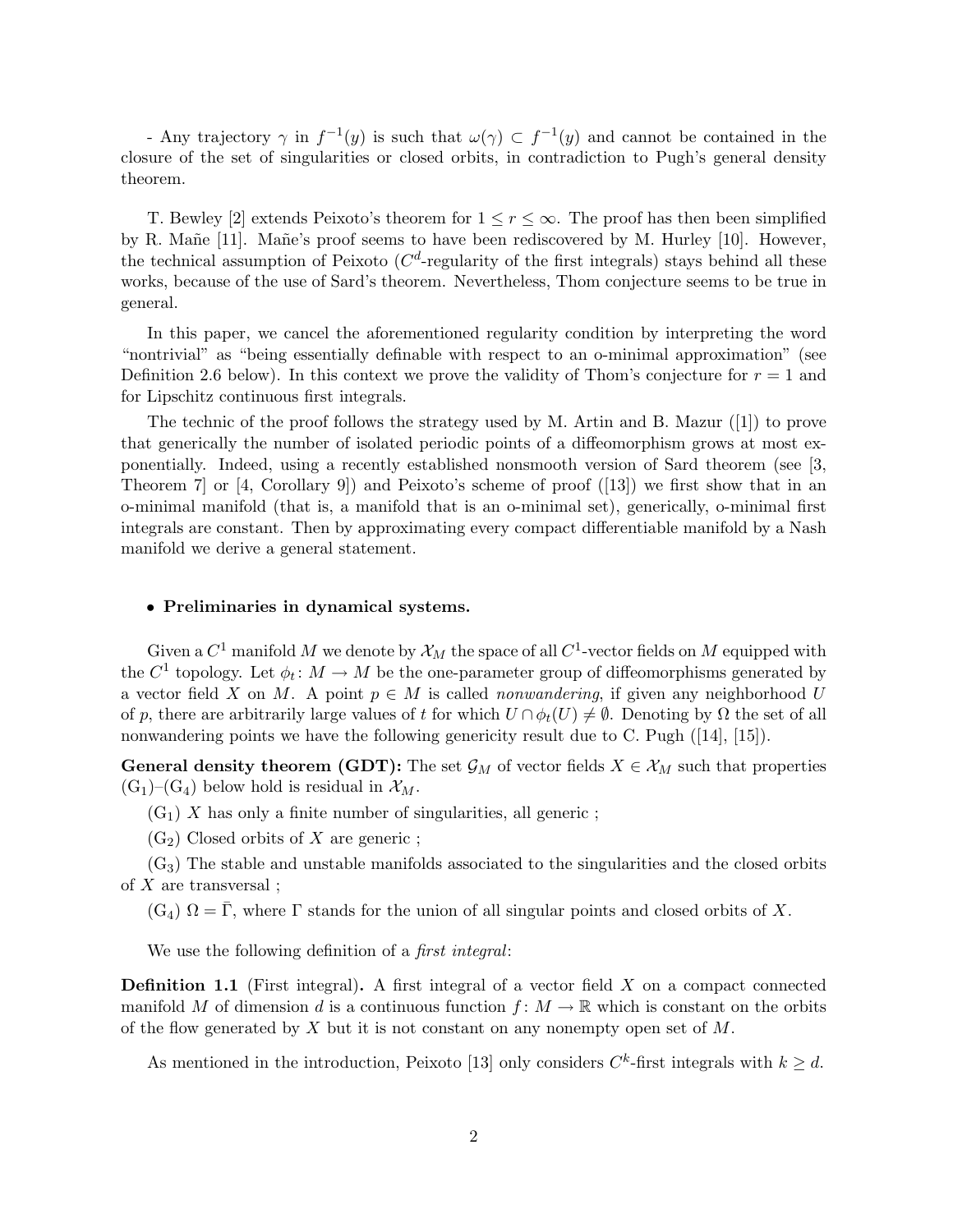### • Preliminaries in o-minimal geometry.

Let us recall the definition of an o-minimal structure (see [7] for example).

**Definition 1.2** (o-minimal structure). An o-minimal structure on the ordered field  $\mathbb{R}$  is a sequence of Boolean algebras  $\mathcal{O} = {\mathcal{O}_n}_{n>1}$  such that for each  $n \in \mathbb{N}$ 

- (i)  $A \in \mathcal{O}_n \Longrightarrow A \times \mathbb{R} \in \mathcal{O}_{n+1}$  and  $\mathbb{R} \times A \in \mathcal{O}_{n+1}$ ;
- (ii)  $A \in \mathcal{O}_{n+1} \Longrightarrow \Pi(A) \in \mathcal{O}_n$  $(\Pi: \mathbb{R}^{n+1} \to \mathbb{R}^n$  denotes the canonical projection onto  $\mathbb{R}^n)$ ;
- (iii)  $\mathcal{O}_n$  contains the family of algebraic subsets of  $\mathbb{R}^n$ , that is, the sets of the form

$$
\{x \in \mathbb{R}^n : p(x) = 0\},\
$$

where  $p: \mathbb{R}^n \to \mathbb{R}$  is a polynomial function;

(iv)  $\mathcal{O}_1$  consists exactly of the finite unions of intervals and points.

An important example of o-minimal structure is the collection of *semialgebraic sets* (see [6] for example), that is, sets that can be obtained by Boolean combinations of sets of the form

$$
\{x \in \mathbb{R}^n : p(x) = 0, q_1(x) < 0, \dots, q_m(x) < 0\},\
$$

where  $p, q_1, \ldots, q_m$  are polynomial functions in  $\mathbb{R}^n$ . Indeed, properties (i), (iii) and (iv) of Definition 1.2 are straightforward, while (ii) is a consequence of the Tarski-Seidenberg principle.

A subset A of  $\mathbb{R}^n$  is called *definable* (in the o-minimal structure O) if it belongs to  $\mathcal{O}_n$ . Given any  $S \subset \mathbb{R}^n$  a mapping  $F: S \to \mathbb{R}$  is called *definable* in  $\mathcal{O}$  (respectively, semialgebraic) if its graph is a definable (respectively, semialgebraic) subset of  $\mathbb{R}^n \times \mathbb{R}$ .

#### • Preliminaries in variational analysis.

Let  $g: U \to \mathbb{R}$  be a Lipschitz continuous function where U is a nonempty open subset of  $\mathbb{R}^d$ . The generalized derivative of g at  $x_0$  in the direction  $v \in \mathbb{R}^n$  is defined as follows (see [5, Section 2] for example):

$$
g^{o}(x_0, e) = \limsup_{\substack{x \to x_0 \\ t \searrow 0^+}} \frac{g(x + te) - g(x)}{t}
$$
 (1)

where  $t \searrow 0^+$  indicates the fact that  $t > 0$  and  $t \to 0$ . It turns out that the function  $v \mapsto g^o(x_0, v)$ is positively homogeneous and convex, giving rise to the Clarke subdifferential of  $g$  at  $x_0$  defined as follows:

$$
\partial g(x_0) = \{ x^* \in \mathbb{R}^d : g^o(x_0, v) \ge \langle x^*, v \rangle, \forall v \in \mathbb{R}^d \}. \tag{2}
$$

In case that g is of class  $C^1$  (or more generally, strictly differentiable at  $x_0$ ) it follows that

$$
\partial g(x_0) = \{\nabla g(x_0)\}.
$$

A point  $x_0 \in U$  is called *Clarke critical*, if  $0 \in \partial g(x_0)$ . We say that  $y_0 \in g(U)$  is a *Clarke* critical value if the level set  $g^{-1}(y_0)$  contains at least one Clarke critical point. Given a Lipschitz continuous function  $f: M \to \mathbb{R}$  defined on a  $C^1$  manifold M we give the following definition of (nonsmooth) critical value.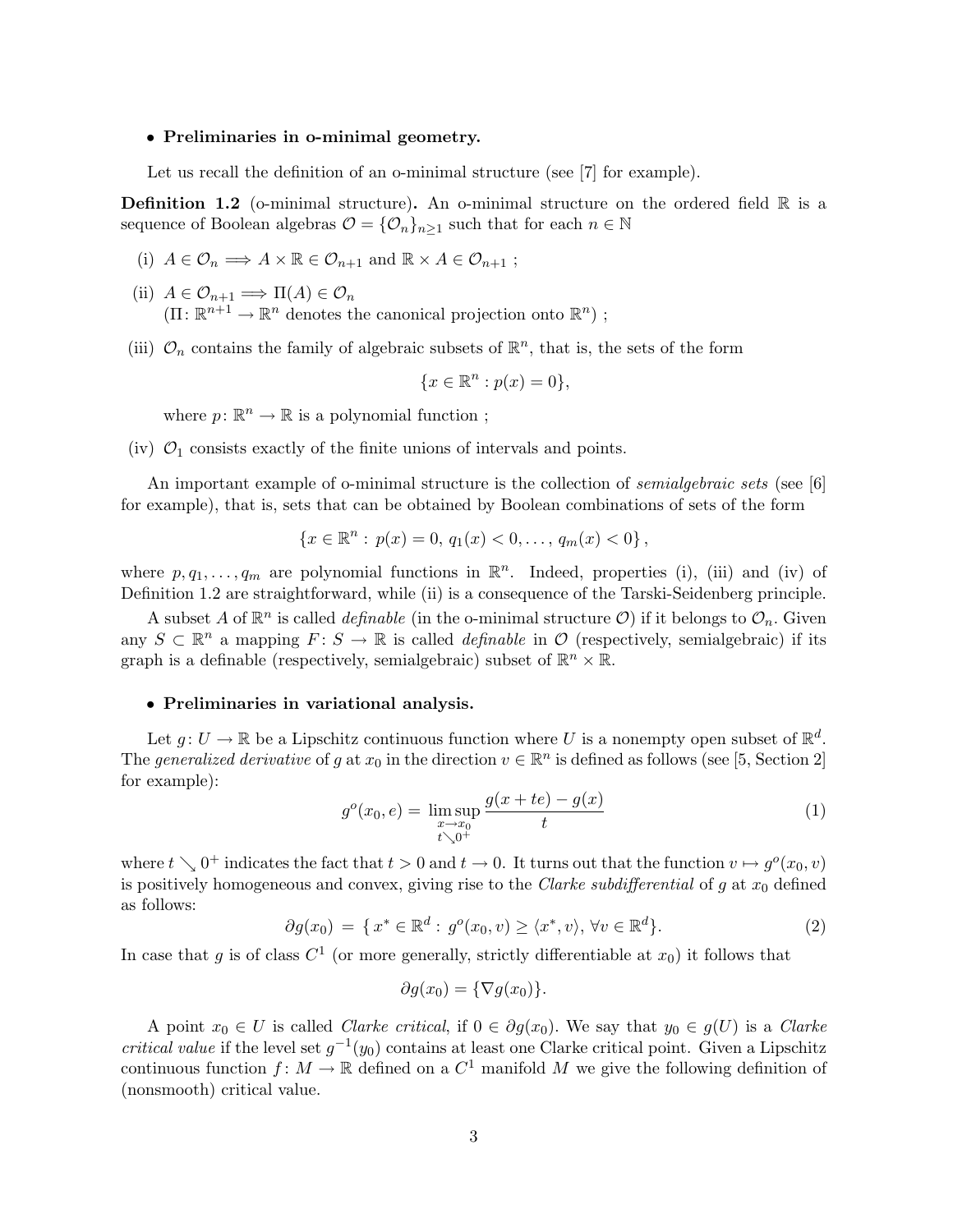**Definition 1.3** (Clarke critical value). We say that  $y_0 \in f(M)$  is a Clarke critical value of the function  $f: M \to \mathbb{R}$ , if there exists  $p \in f^{-1}(y_0)$  and a local chart  $(\varphi, U)$  around p such that  $0 \in \partial (f \circ \varphi^{-1})(\varphi(p))$ . In this case,  $p \in M$  is a Clarke critical point for f.

It can be easily shown (see [17, Exercise 10.7], for example) that the above definition does not depend on the choice of the chart.

### 2 Main results

Throughout this section M will be a  $C^1$  compact connected submanifold of  $\mathbb{R}^n$  (without boundary), TM its corresponding tangent bundle and  $\mathcal{X}_M$  the space of  $C^1$  vector fields on M equipped with the  $C^1$  topology. Let us recall that submanifolds of  $\mathbb{R}^n$  admit  $\varepsilon$ -tubular neighborhoods for all  $\varepsilon > 0$  sufficiently small. We further consider a  $C^1$ -submanifold N of  $\mathbb{R}^n$ , a  $C^1$ -diffeomorphism  $F: M \to N$  and  $\varepsilon > 0$ .

**Definition 2.1** (Approximation of a manifold). (i) We say that  $(N, F)$  is a  $C^1$ -approximation of M (of precision  $\epsilon$ ), if N belongs to an  $\epsilon$ -tubular neighborhood  $U_{\epsilon}$  of M and F can be extended to a  $C^1$ -diffeomorphism  $\tilde{F} \colon \mathbb{R}^n \to \mathbb{R}^n$ , which is isotopic to the identity id, satisfies  $\tilde{F}|_{\mathbb{R}^n \setminus U_r} \equiv \mathrm{id}$ and

$$
\max_{x\in\mathbb{R}^n} \left\{ ||\tilde{F}(x)-x|| + ||d\tilde{F}(x) - id|| \right\} < \epsilon.
$$

(We shall use the notation  $\tilde{F} \sim_{\epsilon}$  id to indicate that  $\tilde{F}$  is  $\epsilon$ -C<sup>1</sup>-closed to the identity mapping.)

(ii) A  $C^1$ -approximation  $(N, F)$  of M is called semialgebraic (respectively, definable) if the manifold N is a semialgebraic subset of  $\mathbb{R}^n$  (respectively, a definable set in an o-minimal structure).

In the sequel, we shall need the following approximation result.

**Lemma 2.2** (Semialgebraic approximation). Let M be a  $C^1$  compact submanifold of  $\mathbb{R}^n$ . Then for every  $\varepsilon > 0$ , there exists a semialgebraic  $\varepsilon$ -approximation of M.

**Proof.** Fix  $\varepsilon > 0$  and let U be an open  $\epsilon$ -tubular neighborhood of M in  $\mathbb{R}^n$  for some  $\epsilon \in (0, \varepsilon)$ . Applying [18, Theorem I.3.6] (for  $A = \mathbb{R}^n$  and  $B = C^1$ ), we deduce the existence of a  $C^1$ embedding F of M into U which is  $\epsilon$ -close to the identity map id in the  $C^1$  topology such that  $F(M) = N$  is a Nash manifold (that is, N is a  $C^{\infty}$ -manifold and a semialgebraic set). Then F can be extended to a  $C^1$  diffeomorphism  $\tilde{F}$  of  $\mathbb{R}^n$  by a partition of unity of class  $C^1$  such that  $\tilde{F} = \text{id}$  on  $\mathbb{R}^n \setminus U$ . Moreover there exists a  $C^1$  isotopy  $\{F_t\}_{t \in [0,1]},$  such that  $F_t = \text{id}$  on  $\mathbb{R}^n \setminus U$ ,  $F_0 \equiv \text{id}$  and  $F_1 = \tilde{F}$  and the map  $F_t \colon \mathbb{R}^n \times [0,1] \to \mathbb{R}^n$  is  $\epsilon$ -close to the projection to  $\mathbb{R}^n$  in the  $C^1$ topology.

Given a  $C^1$ -manifold M and a  $C^1$ -vector field  $X \in \mathcal{X}_M$ , the following result relates generic singularities of hyperbolic type of  $X$  with Clarke critical values of Lipschitz continuous first integrals of X.

**Lemma 2.3** (Location of singularities). Assume  $f: M \to \mathbb{R}$  is a Lipschitz continuous first integral for the vector field  $X \in \mathcal{X}_M$ . Then all generic singularities and all closed orbits of hyperbolic type are located at the Clarke-critical level sets.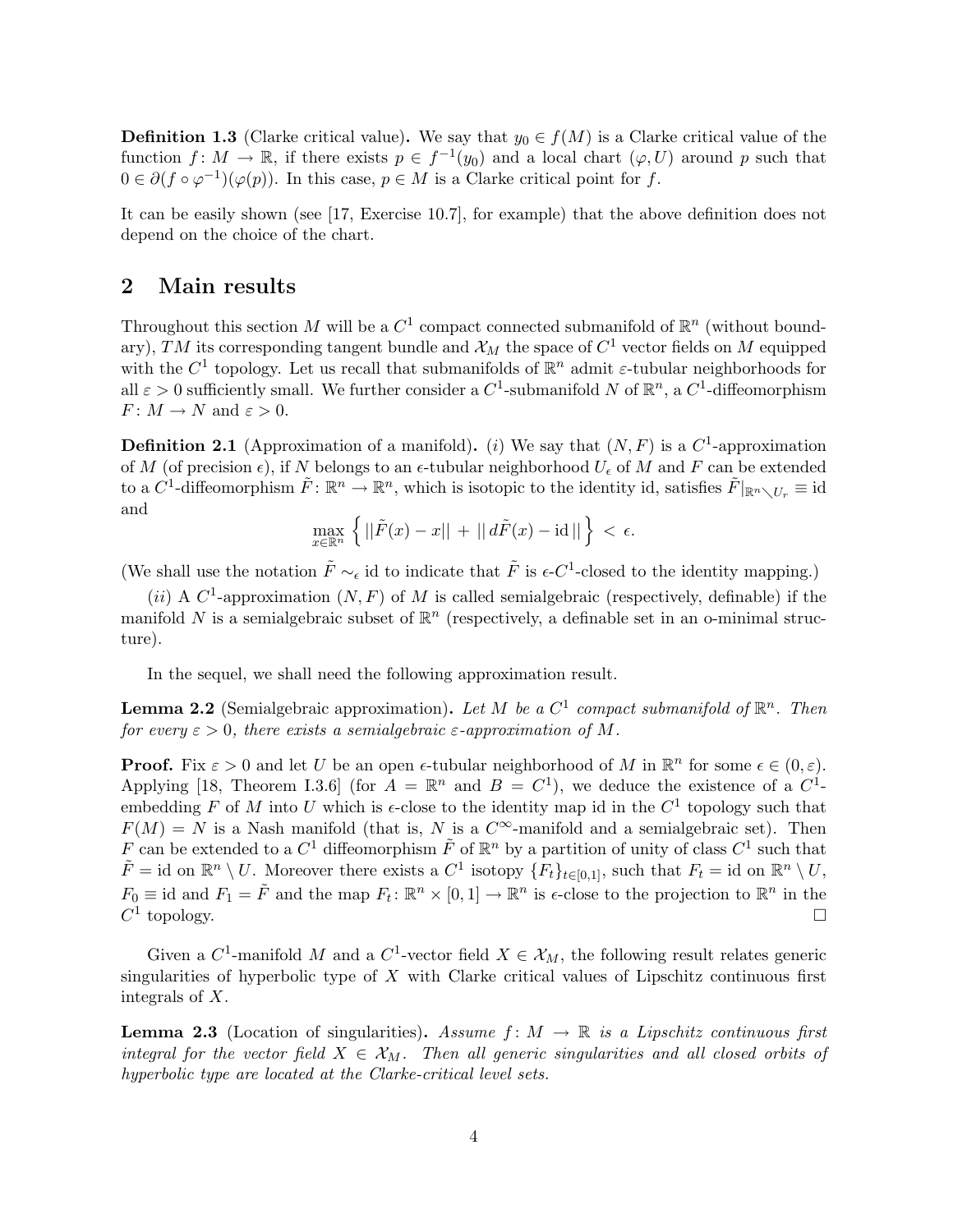**Proof.** Let  $p_0$  be either a singular point of hyperbolic type or any point of a closed orbit of hyperbolic type and let  $\pi: U \to M$  be the exponential mapping around  $p_0 = \pi(0)$ , where U is an open neighborhood of  $0 \in T_{p_0}M \cong \mathbb{R}^d$  (*d* denoting the dimension of M). It follows that the function  $g = f \circ \pi$  is Lipschitz continuous. Since the stable and unstable manifolds of the flaw of the field X at  $p_0$  are transversal and since f is a first integral, it follows that for some basis  ${e_i}_{i\in\{1,\ldots,d\}}$  of  $T_{p_0}M$  one has

$$
g^{o}(0, \pm e_i) \ge g'(0, \pm e_i) := \lim_{t \searrow 0+} \frac{g(\pm te_i) - g(0)}{t} = 0,
$$

where  $g^0(0, \cdot)$  is given by (1). In view of (2) we deduce that  $0 \in \partial g(0)$ , hence  $f(p_0)$  is a critical value of  $f$ .

**Lemma 2.4** (Density of critical values for GDT fields). In the situation of Lemma 2.3, let us further assume that  $X \in \mathcal{G}_M$ . Then the Clarke critical values of f are dense in  $f(M)$ .

**Proof.** Let  $\Gamma$  denote the union of all singular points and closed orbits of the field X. Since  $X \in \mathcal{G}_M$ , it follows from Lemma 2.3 that the set  $f(\Gamma)$  is included to the Clarke critical values. Continuity of f and compactness of M yield  $\overline{f(\Gamma)} = f(\overline{\Gamma}) = f(\Omega)$ . Since  $\Omega$  contains all  $\omega$ -limits of orbits of X, taking any  $y \in f(M)$  and any  $x \in f^{-1}(y) \setminus \Gamma$  we denote by  $\gamma$  the orbit passing through x and by  $\gamma_{\infty}$  the set of  $\omega$ -limits of  $\gamma$ . Then by continuity  $y = f(\gamma) = f(\gamma_{\infty}) \subset f(\Omega)$ . This proves the assertion.  $\Box$ 

**Corollary 2.5** (Thom conjecture – definable version). Let  $X \in \mathcal{G}_M$ . Then X does not admit any Lipschitz continuous definable first integral.

**Proof.** Assume f is a Lipschitz continuous first integral of X on M and denote by S the set of its Clarke critical points. If f is o-minimal, then so is  $M$  (cf. property (ii) of Definition 1.2), the tangential mappings  $\pi: U \subset T_{p_0}M \to M$  (around any point  $p_0 \in M$ ) and the composite functions of the form  $g = f \circ \pi$  (notation according to the proof of Lemma 2.3). Note that p is a critical point of f if and only if  $\pi^{-1}(p)$  is a critical point of  $g = f \circ \pi$  where  $\pi$  is any tangential mapping with  $p \in \pi(U)$ . Applying [4, Corollary 8] we deduce that the set of Clarke critical values of each function  $g$  is of measure zero. Using a standard compactness argument we deduce that  $f(S)$  is of measure zero, thus in particular  $f(M) \setminus f(S)$  contains an interval  $(y_1, y_2)$ . But this contradicts the density result of Lemma 2.4.  $\Box$ 

If the manifold M is not a definable subset of  $\mathbb{R}^n$  the above result holds vacuously and gives no information. To deal with this case, the forthcoming notion of essential o-minimality with respect to a given o-minimal approximation turns out to be a useful substitute for our purposes. Let us fix  $\epsilon > 0$  and a definable  $\epsilon$ -approximation  $(N, F)$  of M.

Definition 2.6 (Essential o-minimality with respect to a definable approximation). A mapping  $f: M \to \mathbb{R}$  is called essentially o-minimal with respect to a definable approximation  $(N, F)$  of M if the mapping  $f \circ F^{-1} : N \to \mathbb{R}$  is o-minimal.

Note that every o-minimal function on  $M$  is essentially o-minimal with respect to any approximation  $(N, F)$  of M for which the diffeomorphism F is o-minimal. Setting

$$
M = \{ p \in \mathbb{R}^2 : p \in \text{Graph}(h) \}
$$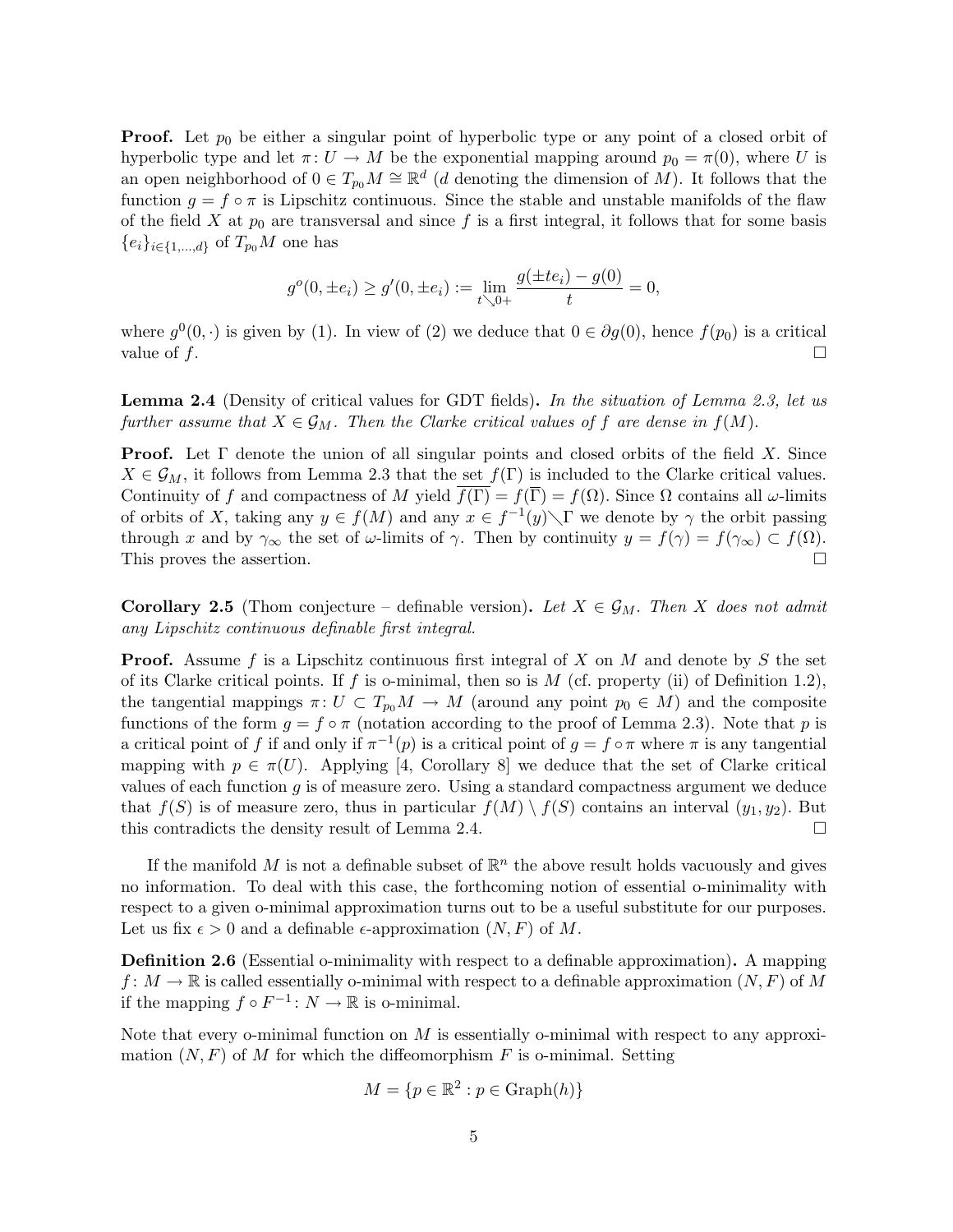where  $h(t) = t^3 \sin(x^{-1})$ , if  $t \neq 0$  and 0 if  $t = 0$ , we obtain a nondefinable  $C^1$ -submanifold of  $\mathbb{R}^2$ . Thus the (projection) function  $f: M \to \mathbb{R}$  with  $f((t, h(t)) = t$  is not o-minimal. It can be easily seen that for every  $\epsilon > 0$  there exists an  $\epsilon$ -approximation  $(N, F)$  with respect to which f is essentially o-minimal. On the other hand, if  $\chi_K$  is the characteristic function of the Cantor set K of  $(0, 1)$ , the function  $g: \mathbb{R} \to \mathbb{R}$  defined by  $g(x) = \int_0^x \chi_K(t) dt$  for all  $x \in \mathbb{R}$  is not essentially o-minimal with respect to any approximation. Roughly speaking, a function that is not essentially o-minimal contains intrinsic irreparable oscillations.

In view of Lemma 2.2, for every  $\epsilon > 0$  there exists a  $C^1$  definable manifold N and a diffeomorphism  $F: M \to N$  such that  $F \sim_{\epsilon}$  id. Fixing the approximation, we associate to every vector field  $X: M \to TM$  on M the conjugate  $C^1$ -vector field  $\tilde{X}: N \to TN$  on N defined as follows:

$$
\tilde{X}(q) = dF(F^{-1}(q), X(F^{-1}(q)).
$$

Note that  $\tilde{X}$  is uniquely determined by X. Let us further denote by  $\mathcal{G}_N$  the vector fields of N that satisfy the generic GDT assumptions. We are ready to state our main result.

**Theorem 2.7** (Genericity of non-existence of first integrals). Let M be a  $C^1$  compact submanifold of  $\mathbb{R}^n$  and  $\epsilon > 0$ . For the  $C^1$  topology, the set of vector fields in M that do not admit Lipschitz continuous first integrals which are essentially o-minimal with respect to a given definable  $\epsilon$ -approximation of M is generic.

**Proof.** Let us fix any definable  $\epsilon$ -approximation of M and let us denote by  $\mathcal{G}_N$  the vector fields of N that satisfy the generic GDT assumptions. By Pugh's density theorem  $\mathcal{G}_N$  is a  $C^1$ -residual subset of  $\mathcal{X}_N$  and by Corollary 2.5, if  $Y \in \mathcal{G}_N$  then Y does not possess any o-minimal Lipschitz continuous first integral. Let G denote the set of vector fields of X that conjugate inside  $\mathcal{G}_N$ , that is,

$$
\mathcal{G} = \{ X \in \mathcal{X}_M : \ \tilde{X} \in \mathcal{G}_N \}.
$$

Then G is residual in  $\mathcal{X}_M$ . Pick any  $X \in \mathcal{G}$  and assume that  $f: M \to \mathbb{R}$  is a Lipschitz continuous first integral of X. Since the trajectories of X are transported to the trajectories of  $\tilde{X} \in \mathcal{G}_N$ through the mapping F, it follows that  $\tilde{f} = f \circ F$  is a first integral of  $\tilde{X}$  in N. This shows that f cannot be essentially o-minimal with respect to  $(N, F)$ .

# References

————————————–

[1] Artin M. & Mazur B., On Periodic Points, The Annals of Mathematics (Series 2) 81 (1965), 82–99.

Acknowledgment. Part of this work has been made during a research visit of the second author to the University of Pau (June 2007). The second author wishes to thank his hosts for hospitality and Olivier Ruatta (University of Limoges) for useful discussions. The first author thanks Jean-Pierre Bourguignon for his help with R. Thom's archive and J-P. Françoise for useful references.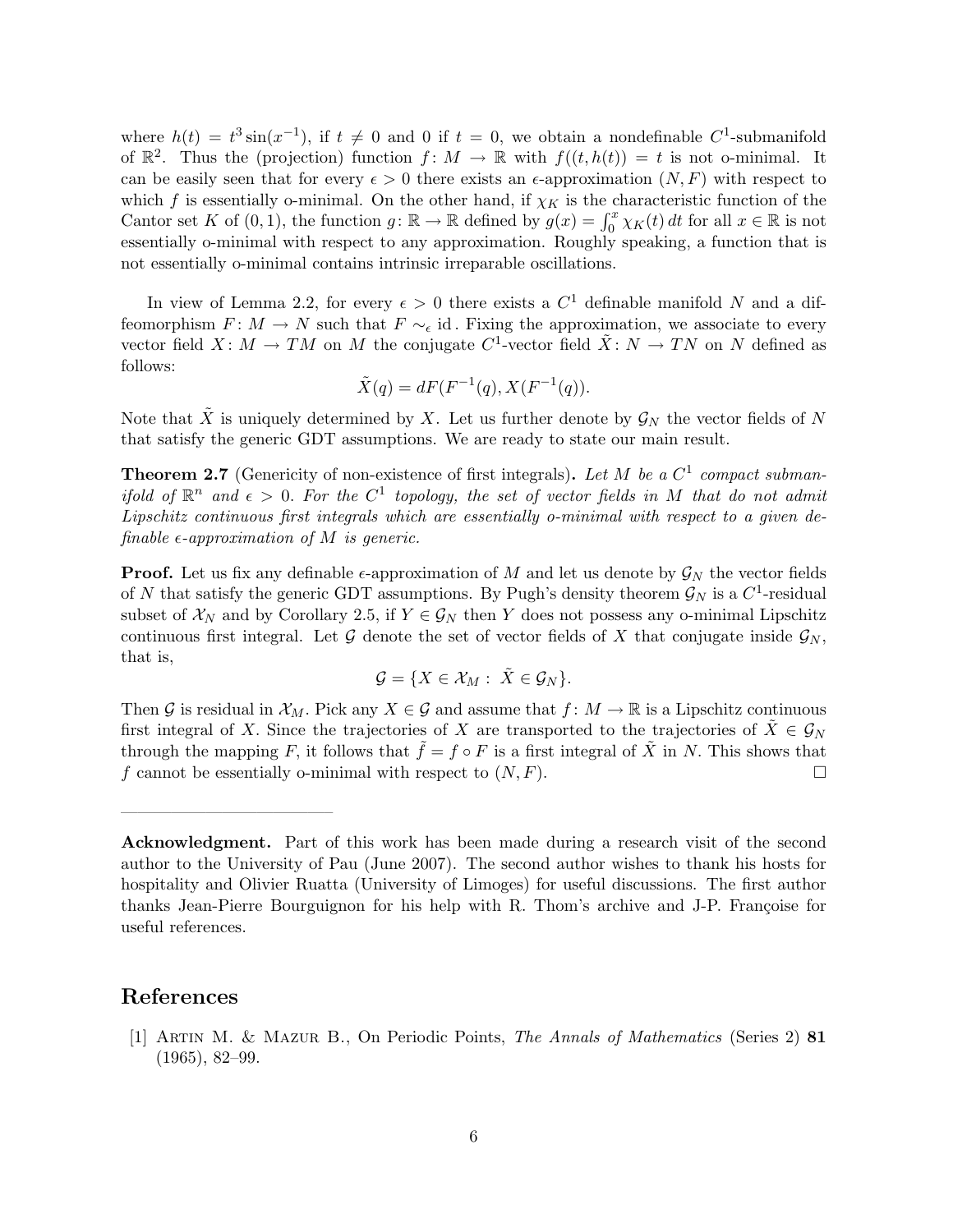- [2] Bewley T., Non genericity of first integrals, PhD Thesis, University of California (Berkeley, 1971).
- [3] BOLTE, J., DANIILIDIS, A., LEWIS, A. & SHIOTA, M., Clarke critical values of subanalytic Lipschitz continuous functions, Ann. Polon. Math. 87 (2005), 13–25.
- [4] Bolte, J., Daniilidis, A., Lewis, A. & Shiota, M., Clarke subgradients of stratifiable functions,  $SIAM$  J. Optimization 18 (2007), 556–572.
- [5] Clarke, F., Optimization and Nonsmooth Analysis, Wiley-Interscience (New York, 1983).
- [6] Coste, M., An introduction to semi-algebraic geometry, RAAG Notes, 76 pages, Institut de Recherche Mathématiques de Rennes, November 1999.
- [7] van den Dries, L. & Miller, C., Geometric categories and o-minimal structures, Duke Math. J. 84 (1996), 497–540.
- [8] FRANÇOISE, J.-P., *Géométrie analytique et systèmes dynamiques*, Cours de troisième cycle, Presses Universitaires de France (Paris, 1995).
- [9] GUTIERREZ C., A counter-example to a  $C^2$ -closing lemma, Erg. Th. and Dyn. Sys. 7 (1987), 509–530.
- [10] Hurley, M., On the generic nonexistence of first integrals, Proc. Amer. Math. Soc. 98 (1986), 142–144.
- [11] MANE, R., A note on first integrals of vector fields and endomorphisms, Bol. Soc. Brasil. Mat. 3 (1973), 127–132.
- [12] PEIXOTO, M., On structural stability, Ann. of Math. **69** (1959), 199–222.
- [13] PEIXOTO M., Qualitative theory of differential equations and structural stability. Differential Equations and Dynamical Systems (Proc. Internat. Sympos., Mayaguez, P.R., 1965 ), pp. 469–480 (Academic Press, 1967).
- [14] PUGH C., The closing lemma, Am. J. Math. 89 (1967), 956-1009.
- [15] Pugh C., An improved closing lemma and a generic density theorem, Am. J. Math. 89 (1967), 1010–1021.
- [16] PUGH C., Against the  $C^2$ -closing lemma, *J. Differential Equations* 17 (1975), 435-443.
- [17] ROCKAFELLAR, R.T. & WETS, R., Variational Analysis, Grundlehren der Mathematischen, Wissenschaften, Vol. 317, (Springer, 1998).
- [18] SHIOTA, M., *Nash manifolds*, Lecture Notes in Mathematics **1269** (Springer, 1987).
- [19] THOM, R., Sur les intégrales premieres d'un systemes différentiel sur une variété compacte, Unpublished manuscript.